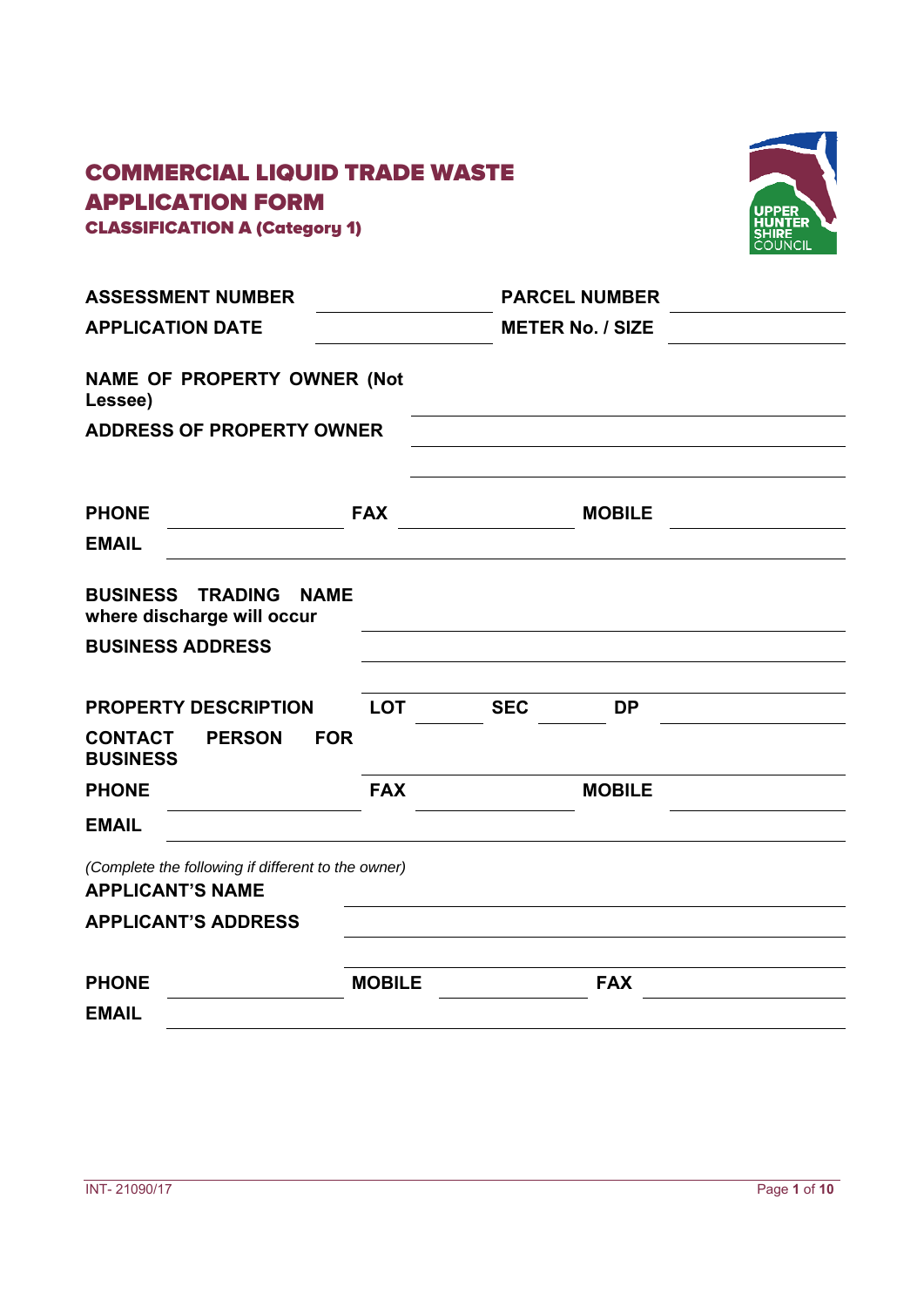#### **The Liquid Trade Waste Application Fee for this Financial Year is \_\_\_\_\_\_\_\_\_ TYPE OF BUSINESS**

- $\checkmark$  Commercial retail food preparation activities please fill out and attach Section 1.
- $\checkmark$  Other commercial activities please fill out and attach Section 2 Mechanical Repairers, Section 3 - Laboratory or Section 4 – Animal Wash, as appropriate.

If there are multiple business activities that discharge liquid trade waste to the sewerage system, please list details in the following table:

| <b>Shop</b><br>No. | <b>Pit</b><br>No. | <b>Trading Name</b> | <b>Business Activities / Processes</b> | <b>Number</b><br>of Seats | <b>Number</b><br>of Staff |
|--------------------|-------------------|---------------------|----------------------------------------|---------------------------|---------------------------|
|                    |                   |                     |                                        |                           |                           |
|                    |                   |                     |                                        |                           |                           |
|                    |                   |                     |                                        |                           |                           |
|                    |                   |                     |                                        |                           |                           |
|                    |                   |                     |                                        |                           |                           |

## **DESCRIPTION OF FLOW**

#### **Maximum rate of discharge to sewer** kL/hour or L/second

kL/day

#### **Maximum daily discharge to sewer**

# **LIQUID TRADE WASTE EQUIPMENT AND SERVICE / MAINTENANCE DETAILS**

| Pit<br>No. | Exist.<br><b>or</b><br>Prop.<br>(E or<br>P) | <b>Pretreatment</b><br><b>Equipment</b> | <b>Volume</b><br>(Litres)<br>or Flow<br>Rate<br>(Litres/<br>Hr) | Date of Last<br><b>Pumpout and</b><br>/ or Service /<br><b>Maintenance</b> | <b>Pumpout /</b><br>Service /<br><b>Maintenance</b><br><b>Frequency</b><br>(Weeks) | <b>Waste Haulage</b><br>Contractor /<br><b>Service</b><br><b>Maintenance</b><br><b>Contractor</b> |
|------------|---------------------------------------------|-----------------------------------------|-----------------------------------------------------------------|----------------------------------------------------------------------------|------------------------------------------------------------------------------------|---------------------------------------------------------------------------------------------------|
|            |                                             |                                         |                                                                 |                                                                            |                                                                                    |                                                                                                   |
|            |                                             |                                         |                                                                 |                                                                            |                                                                                    |                                                                                                   |
|            |                                             |                                         |                                                                 |                                                                            |                                                                                    |                                                                                                   |
|            |                                             |                                         |                                                                 |                                                                            |                                                                                    |                                                                                                   |
|            |                                             |                                         |                                                                 |                                                                            |                                                                                    |                                                                                                   |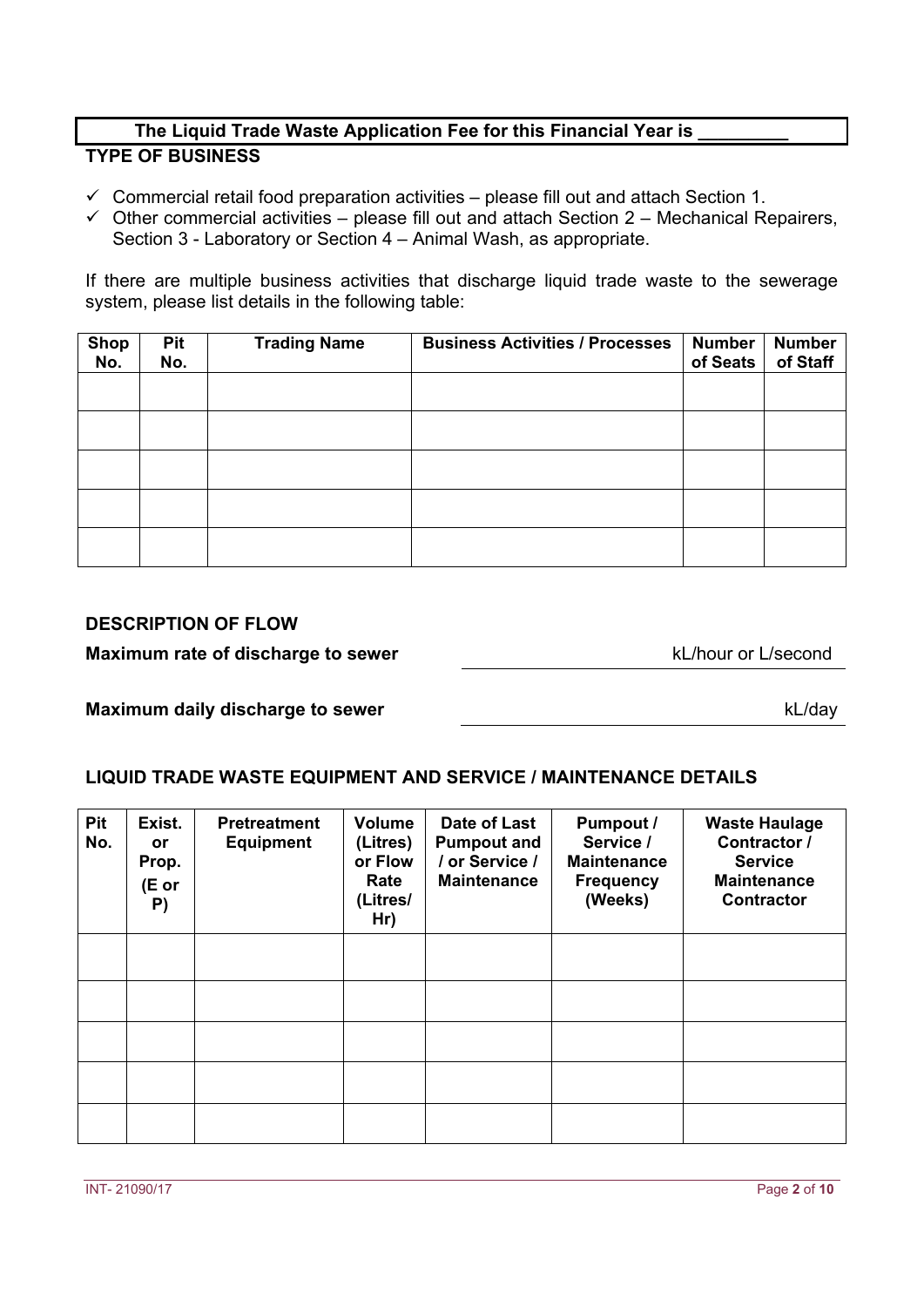# **PROHIBITED SUBSTANCES**

The following substances are prohibited from being discharged into the sewerage system:

- \* Organochlorine weedicides, fungicides, pesticides, herbicides and substances of a similar nature and/or wastes arising from the preparation of these substances;
- Organophosphorus pesticides and/or waste arising from the preparation of these substances;
- \* Any substances liable to produce noxious or poisonous vapours in the sewerage system;
- $\div$  Organic solvents and mineral oil;
- Any flammable or explosive substances;
- \* Discharges from "Bulk Fuel Depots";
- ❖ Chromate from cooling towers;
- \* Natural or synthetic resins, plastic monomers, synthetic adhesives, rubber and plastic emulsions;
- $\mathbf{\hat{P}}$  Rain, surface, seepage or subsoil water, unless specifically permitted;
- ❖ Solid matter:
- \* Any substance assessed as not suitable to be discharged to the sewerage system; and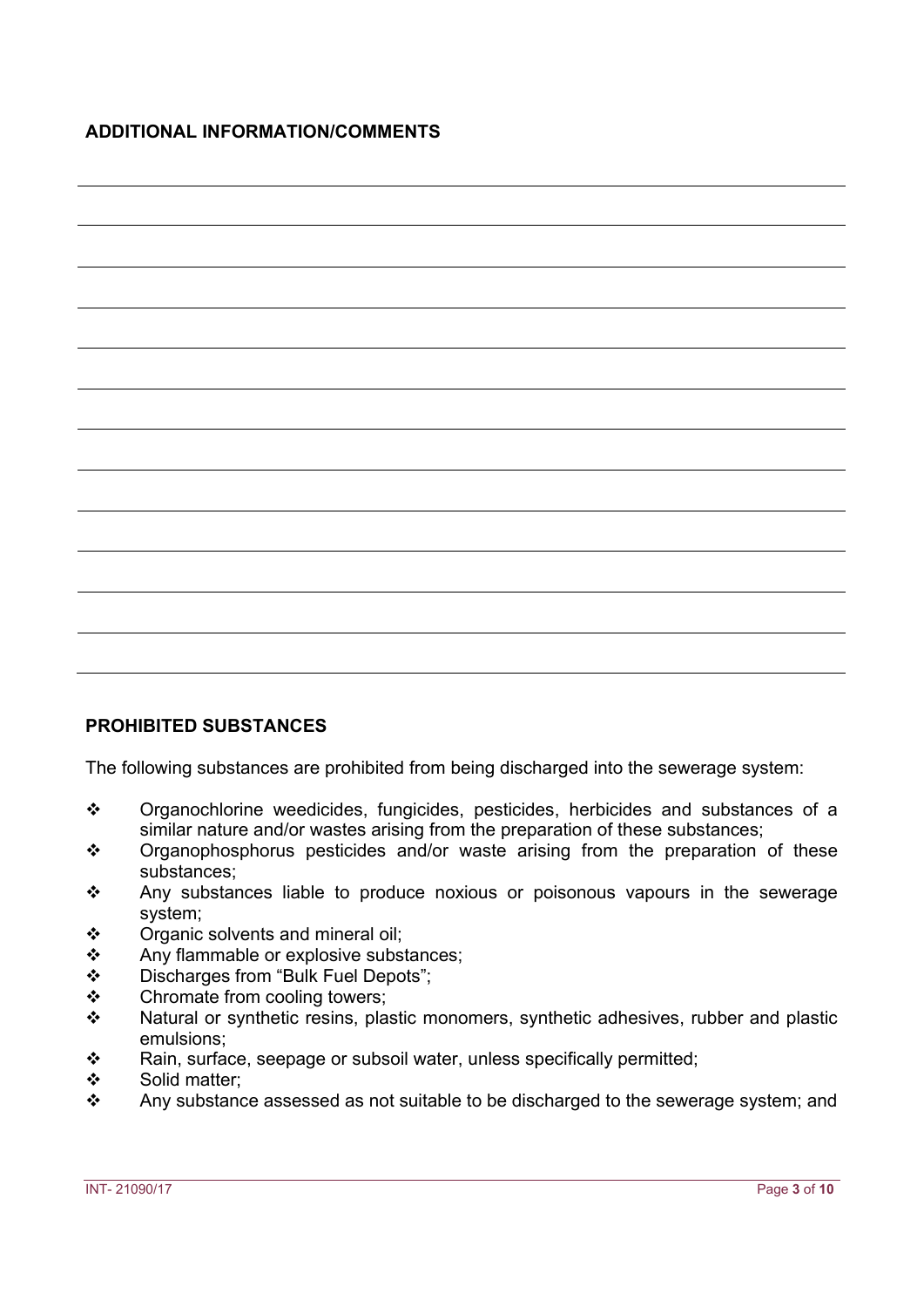• Waste liquids that contain pollutants at concentrations which inhibit the sewage treatment process – refer *Guidelines for Sewerage Systems: Acceptance of Trade Waste (Industrial Waste)* (ARMCANZ/ANZECC, 1994).

## **PLANS**

Application to be accompanied by two (2) copies of plans showing:

- $\checkmark$  Details and location of all processes, tanks, pits and apparatus associated with the generation of liquid trade waste
- $\checkmark$  Details, location, capacity/dimensions, material of construction and lining of the proposed pre-treatment facilities
- $\checkmark$  Details of pipes and floor drainage conveying the effluent
- $\checkmark$  Stormwater drainage plan and measures for prevention of stormwater ingress into the sewerage system
- $\checkmark$  Any additional information as requested by Council

| Signature of owner or person<br>holding authority to sign | <b>Print Name (Block Letters)</b>                    | <b>Date</b> |
|-----------------------------------------------------------|------------------------------------------------------|-------------|
| <b>Signature of Trade Waste</b><br><b>Officer</b>         | MARTIN WESTPHAI<br><b>Print Name (Block Letters)</b> | <b>Date</b> |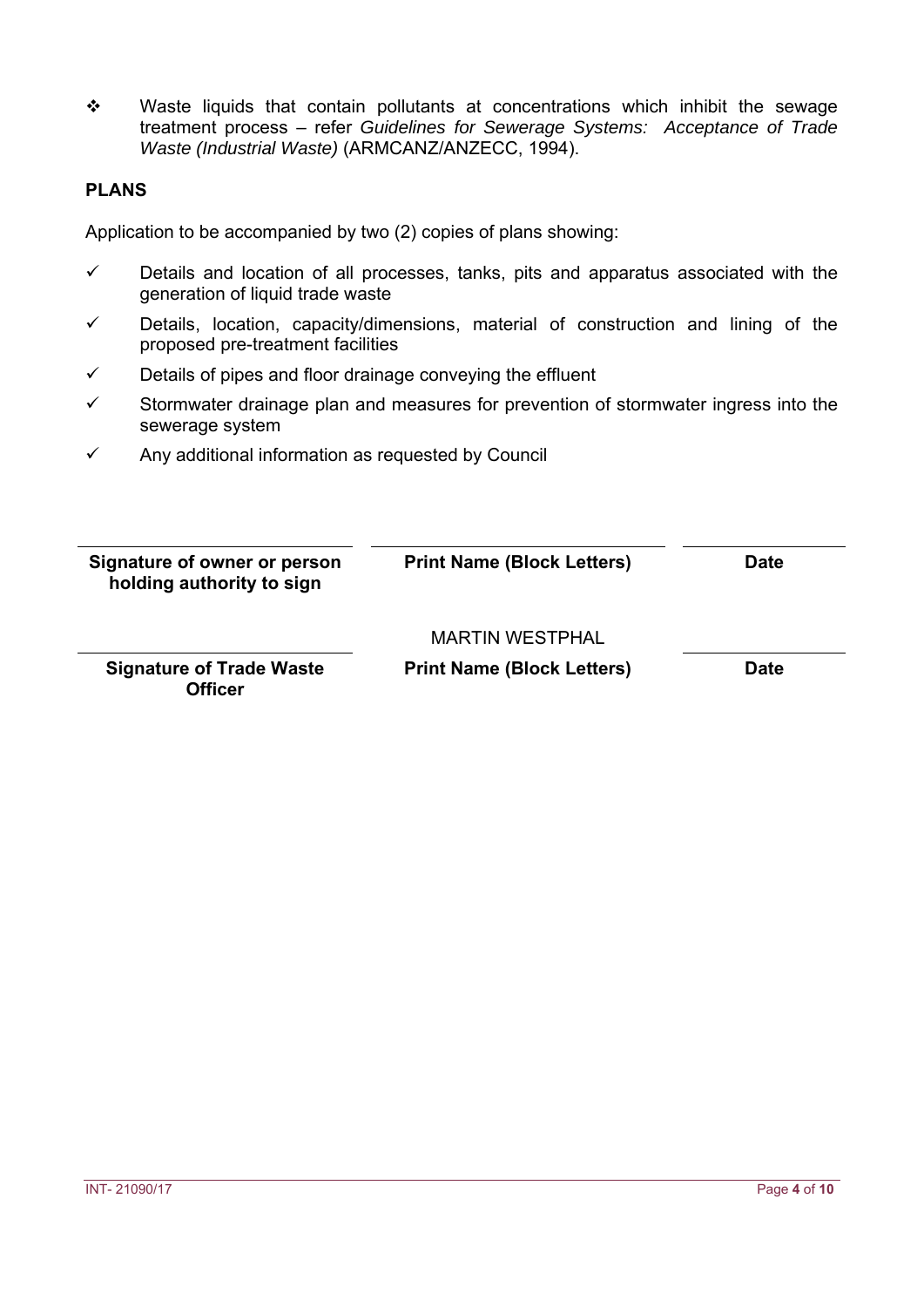# **SECTION 1 STAND ALONE COMMERCIAL RETAIL FOOD PREPARATION BUSINESS**

## **Please fill out the following if your business is involved in commercial food preparation activities that discharge liquid trade waste to the sewerage system.**

In the table below, tick the 'name of process' that best describes what your business does, and write the number of seats or beds your business has (if any). In addition, please indicate if your premises contains the following:

#### **Potato peeling appliance/s** – number of appliances

#### **Dishwasher/s** – number of appliances

| <b>Tick</b> | <b>Name of Process</b>                                                 | No of Seats or<br><b>Beds</b> |
|-------------|------------------------------------------------------------------------|-------------------------------|
|             | Bakery (only bread baked on site)                                      |                               |
|             | Bakery (pies, sausage rolls, quiches, cakes cooked on premises)        |                               |
|             | Bakery (imported pies & sausage rolls)                                 |                               |
|             | Bakery (with coffee shop - eat in)                                     |                               |
|             | Bistro (no hot food cooked - sandwiches (coffee) only)                 |                               |
|             | Bistro (hot food cooked and served)                                    |                               |
|             | Boarding house/hostel kitchen                                          |                               |
|             | Butcher - retail                                                       | <b>NIL</b>                    |
|             | Café                                                                   |                               |
|             | Cafeteria                                                              |                               |
|             | Canteen                                                                |                               |
|             | Caterer                                                                |                               |
|             | Club                                                                   |                               |
|             | Coffee shop/sandwich shop - no hot food cooked or served               |                               |
|             | Coffee shop - hot food cooked or served                                |                               |
|             | Commercial kitchen/caterer                                             |                               |
|             | Community hall kitchen - tea and coffee only                           |                               |
|             | Community hall kitchen - hot food cooked and served                    |                               |
|             | Chicken - BBQ/charcoal                                                 |                               |
|             | Chicken - retail fresh outlet with cutting and preparation of meat     |                               |
|             | Day care centre                                                        |                               |
|             | Delicatessen - no meat cooked on site - no hot food prepared or served |                               |
|             | Delicatessen - hot food prepared or served                             |                               |
|             | Doughnut shop                                                          |                               |
|             | Fish shop - fresh (retail) no cooking on site                          |                               |
|             | Fish shop - cooking on site                                            |                               |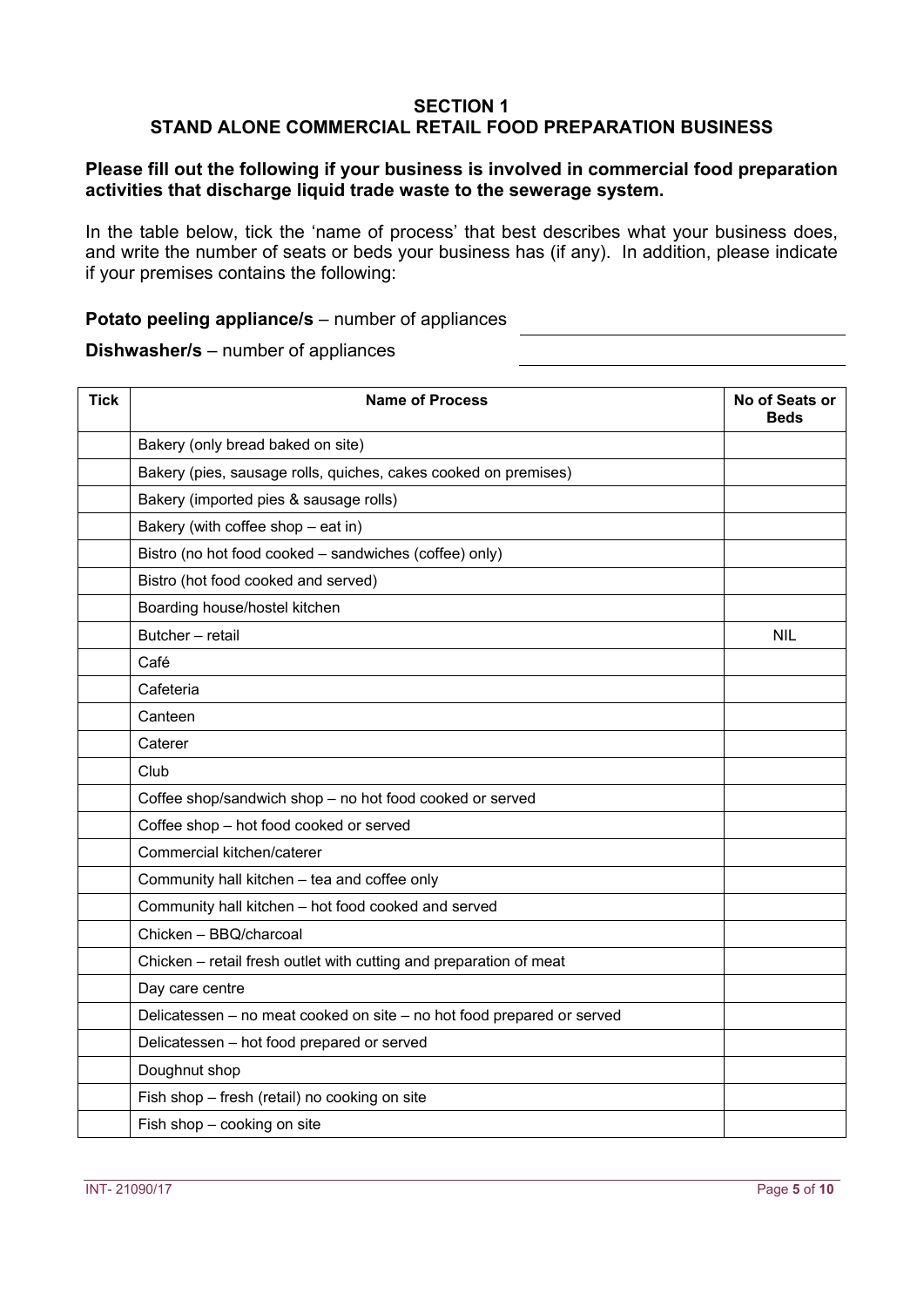| <b>Tick</b> | <b>Name of Process</b>                                                                                                                | No of Seats or<br><b>Beds</b> |
|-------------|---------------------------------------------------------------------------------------------------------------------------------------|-------------------------------|
|             | Food caravan                                                                                                                          | <b>NIL</b>                    |
|             | Fruit and vegetable market (retail)                                                                                                   | <b>NIL</b>                    |
|             | <b>Function centre</b>                                                                                                                |                               |
|             | Garbage bin cleaning - within commercial premises, ie hotel/restaurant                                                                | <b>NIL</b>                    |
|             | Hostel                                                                                                                                |                               |
|             | Hotel bistro                                                                                                                          |                               |
|             | Hotel restaurant                                                                                                                      |                               |
|             | Hotel snack bar                                                                                                                       |                               |
|             | Hot bread shop                                                                                                                        |                               |
|             | Ice cream parlour                                                                                                                     |                               |
|             | Ice cream parlour with hot food take away                                                                                             |                               |
|             | Juice bar - no hot food prepared or served                                                                                            |                               |
|             | Juice bar - hot food prepared or served                                                                                               |                               |
|             | Loading dock - fruit and vegetable                                                                                                    |                               |
|             | Mixed business (minimal hot food)                                                                                                     |                               |
|             | Motel kitchen/restaurant                                                                                                              |                               |
|             | Nightclub                                                                                                                             |                               |
|             | Nursing home kitchen                                                                                                                  |                               |
|             | Patisserie - croissants and muffins                                                                                                   |                               |
|             | Pie shop (with or without pastry)                                                                                                     |                               |
|             | Pizza home delivery/take away only                                                                                                    | <b>NIL</b>                    |
|             | Pizza cooking/reheating (no preparation or washing up on site, pizza heated in retail<br>container and sold for consumption off site) |                               |
|             | Pizzeria                                                                                                                              |                               |
|             | Pizza restaurant                                                                                                                      |                               |
|             | Restaurant                                                                                                                            |                               |
|             | Salad bar - no cooking                                                                                                                |                               |
|             | Salad bar - cooking                                                                                                                   |                               |
|             | Sandwich bar/coffee lounge - no cooking                                                                                               |                               |
|             | Sandwich bar/coffee lounge - cooking                                                                                                  |                               |
|             | Seafoods - no hot food cooking                                                                                                        |                               |
|             | Seafoods - hot food cooking                                                                                                           |                               |
|             | Supermarket - incorporating butcher                                                                                                   | <b>NIL</b>                    |
|             | Take away - fish and chips, BBQ chicken, hamburgers                                                                                   |                               |
|             | Take away - no hot food                                                                                                               |                               |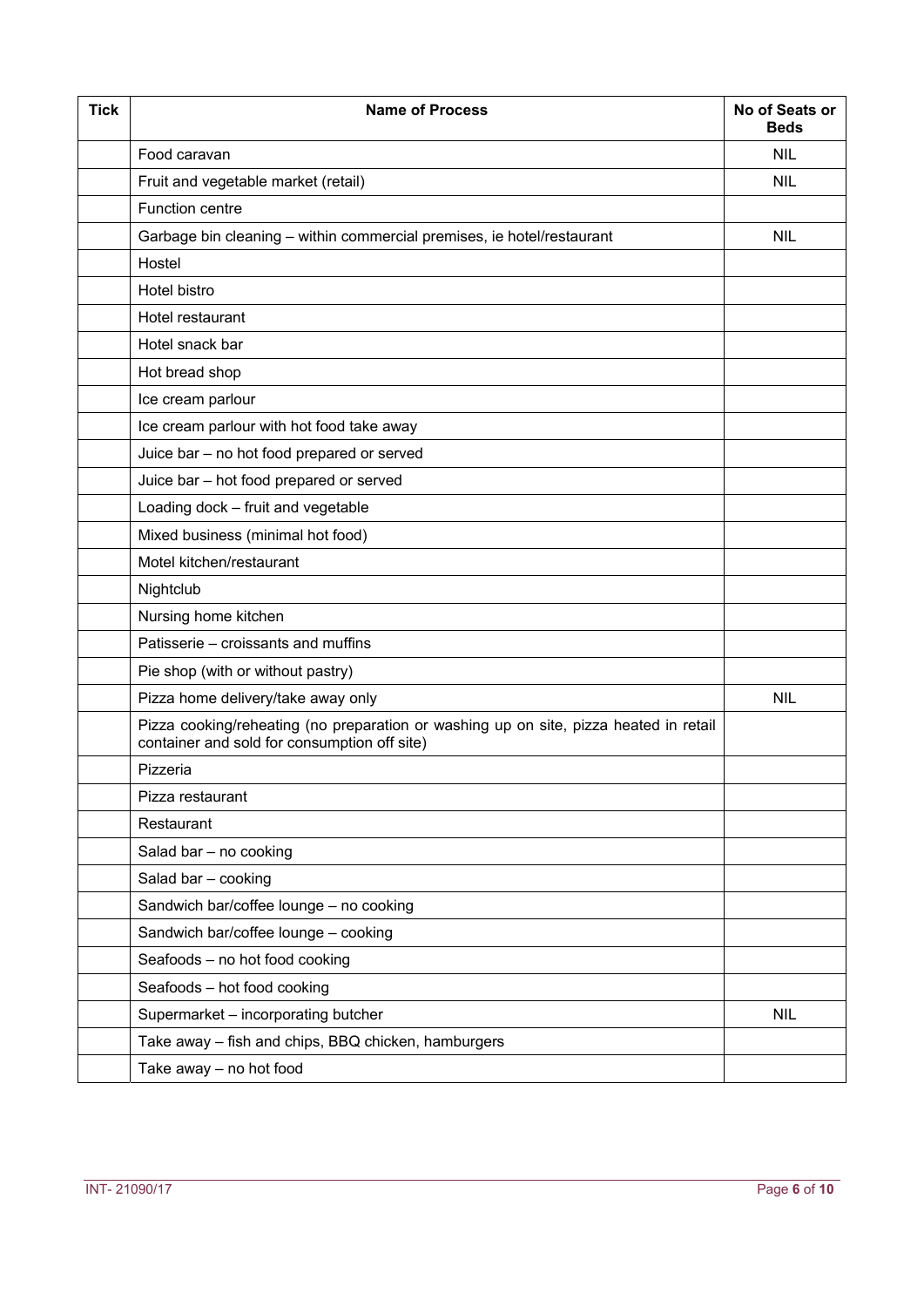# **SECTION 2 MECHANICAL REPAIRERS**

# **Please fill out the following if your business is involved in mechanical repair processes (and other services related to motorised equipment processes) that discharge liquid trade waste to the sewerage system.**

In the lists below, tick the 'business type' or 'processes' that best describe what your business does. Note that there is an additional list at the end for 'associated processes' eg take away food at a service station.

| <b>BUSINESS TYPE</b>                                                        | <b>TICK</b> |
|-----------------------------------------------------------------------------|-------------|
| Airport terminal                                                            |             |
| Bus/coach depot                                                             |             |
| Car detailer                                                                |             |
| Car/truck dealership service centre                                         |             |
| Car importation premises (dewaxing only)                                    |             |
| Construction equipment maintenance (ie earthmoving equipment and/or cranes) |             |
| Equipment hire premises                                                     |             |
| Fleet vehicle operations                                                    |             |
| <b>Forklift maintenance</b>                                                 |             |
| Garbage truck washing                                                       |             |
| Lawnmower repairer                                                          |             |
| Motorbike mechanical repairer                                               |             |
| Motor boat mechanical repairer                                              |             |
| Motor wrecker                                                               |             |
| Service station                                                             |             |
| Stand alone mechanical workshop                                             |             |
| Train washing facility                                                      |             |
| <b>Transport depot</b>                                                      |             |
| Other, please specify                                                       |             |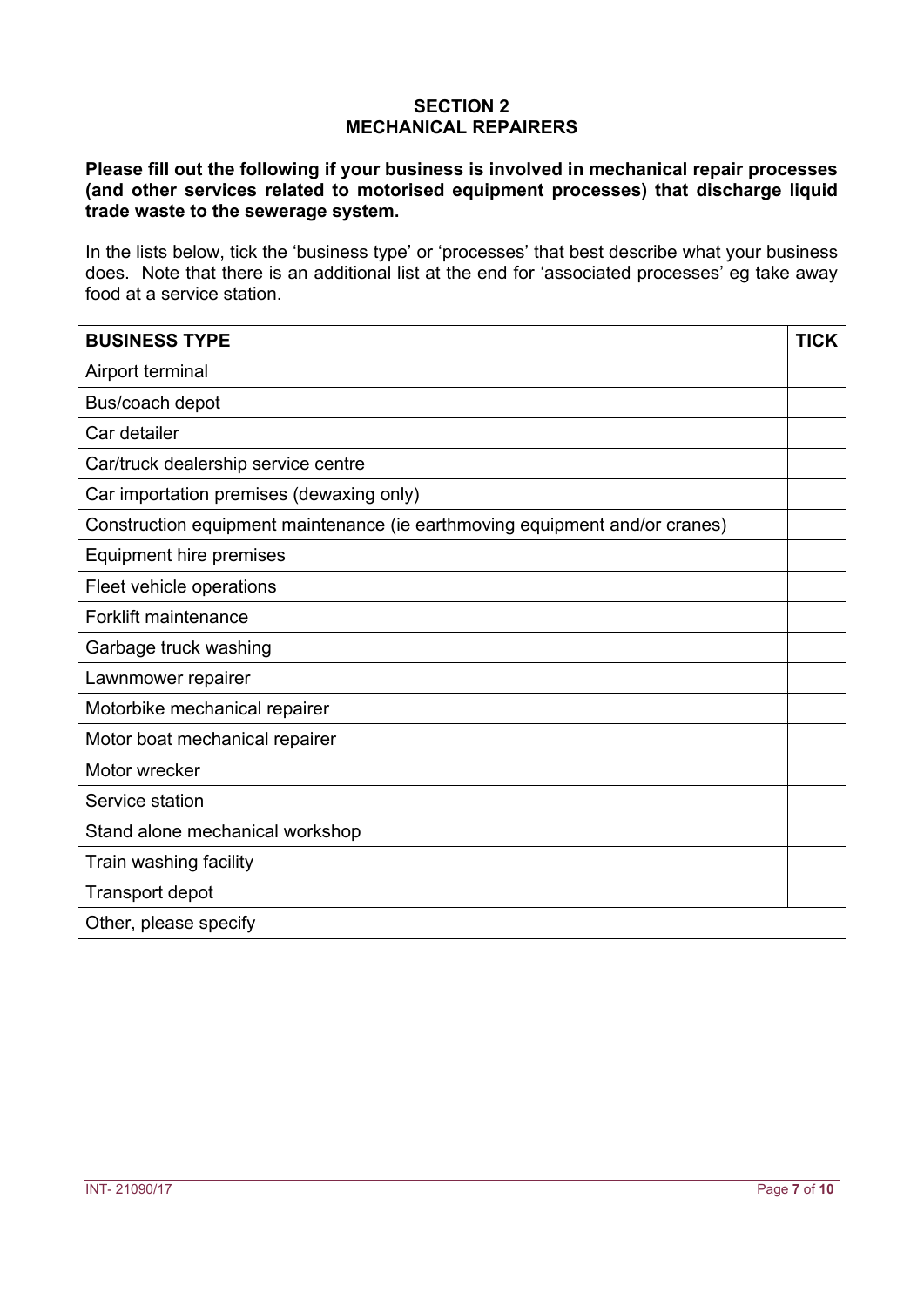| <b>Mechanical Workshop</b>                                              | TICK |
|-------------------------------------------------------------------------|------|
| Parts washing with water                                                |      |
| Floor washing                                                           |      |
| Drainage and flushing of radiator coolant (not permitted for discharge) |      |
| Parts washing with solvents (not permitted for discharge)               |      |
| Radiator repairs                                                        |      |
| Automobile dismantling (ie motor wrecker)                               |      |
| Cleaning of engine blocks and engine heads in chemical baths            |      |
| Engine/gearbox reconditioner (sent off site)                            |      |
| Engine/gearbox reconditioner (carried out on site)                      |      |

| <b>Repairing Car Bodies</b> | <b>TICK</b> |
|-----------------------------|-------------|
| Panel beating               |             |
| Wet rubbing                 |             |
| Spray painting              |             |

| <b>Washing and Detailing</b>                                                                                                                                                         | TICK |
|--------------------------------------------------------------------------------------------------------------------------------------------------------------------------------------|------|
| Tunnel type (external body only)                                                                                                                                                     |      |
| Wand type (external body only)                                                                                                                                                       |      |
| Washing by hand (external body only)                                                                                                                                                 |      |
| Degreasing of engine and washing                                                                                                                                                     |      |
| Internal washing of meat vans or truck underbodies                                                                                                                                   |      |
| External truck washing                                                                                                                                                               |      |
| Internal washing of tankers                                                                                                                                                          |      |
| Forecourt washing (service station)                                                                                                                                                  |      |
| Open area washing (considered only under special circumstances. Applicant must supply<br>reasons why roofing is not possible, and must include the details of a first flush system). |      |

#### **ASSOCIATED ACTIVITIES/BUSINESSES**

Some premises have associated processes generating liquid trade waste. In addition to the above, does your premises have any of the following processes?

- Restaurant (number of seats?)
- Take away food bar (number of seats?)
- Service Station forecourt food caravan(s)
- Boiler blowdown (steam supply for internal washing of tankers)
- Chemical toilet disposal (for intercity coaches/buses)
- Other trade wastewater process (please specify)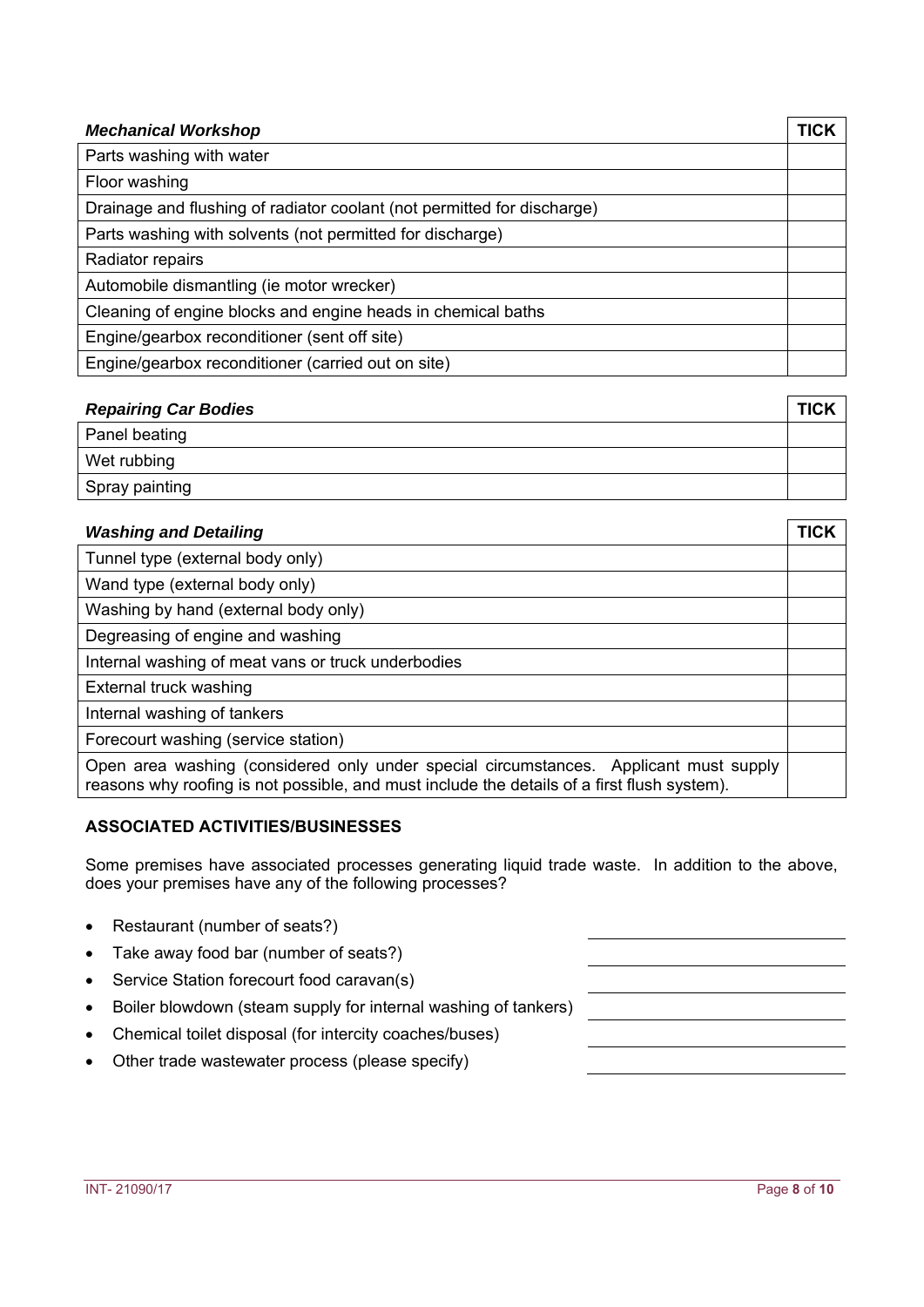# **SECTION 3 LABORATORY**

# **Please fill out the following if your business has a laboratory that discharges liquid trade waste to the sewerage system.**

In the list below, tick the 'business type' that best describes your business.

| <b>BUSINESS TYPE</b>                             | <b>TICK</b> |
|--------------------------------------------------|-------------|
| Agricultural research centre laboratory          |             |
| Agricultural research (herbicides) laboratory    |             |
| Analytical laboratory                            |             |
| Animal health (parasitology) laboratory          |             |
| Autopsy laboratory                               |             |
| Chemical (pesticides) laboratory                 |             |
| <b>Clinical laboratory</b>                       |             |
| Dental laboratory                                |             |
| Film (movies) laboratory                         |             |
| <b>Hospital laboratory</b>                       |             |
| Nuclear medicine laboratory                      |             |
| Pathology laboratory                             |             |
| Pharmaceutical laboratory                        |             |
| Photographic laboratory                          |             |
| Police crime scene unit laboratory               |             |
| Business that uses radioisotope                  |             |
| School domestic (home) science laboratory        |             |
| School science laboratory                        |             |
| Soil testing laboratory                          |             |
| Tertiary institution laboratory (please specify) |             |
| Veterinary research laboratory                   |             |
| Workplace laboratory                             |             |
| Xray laboratory (radiology)                      |             |
| Other, please specify                            |             |